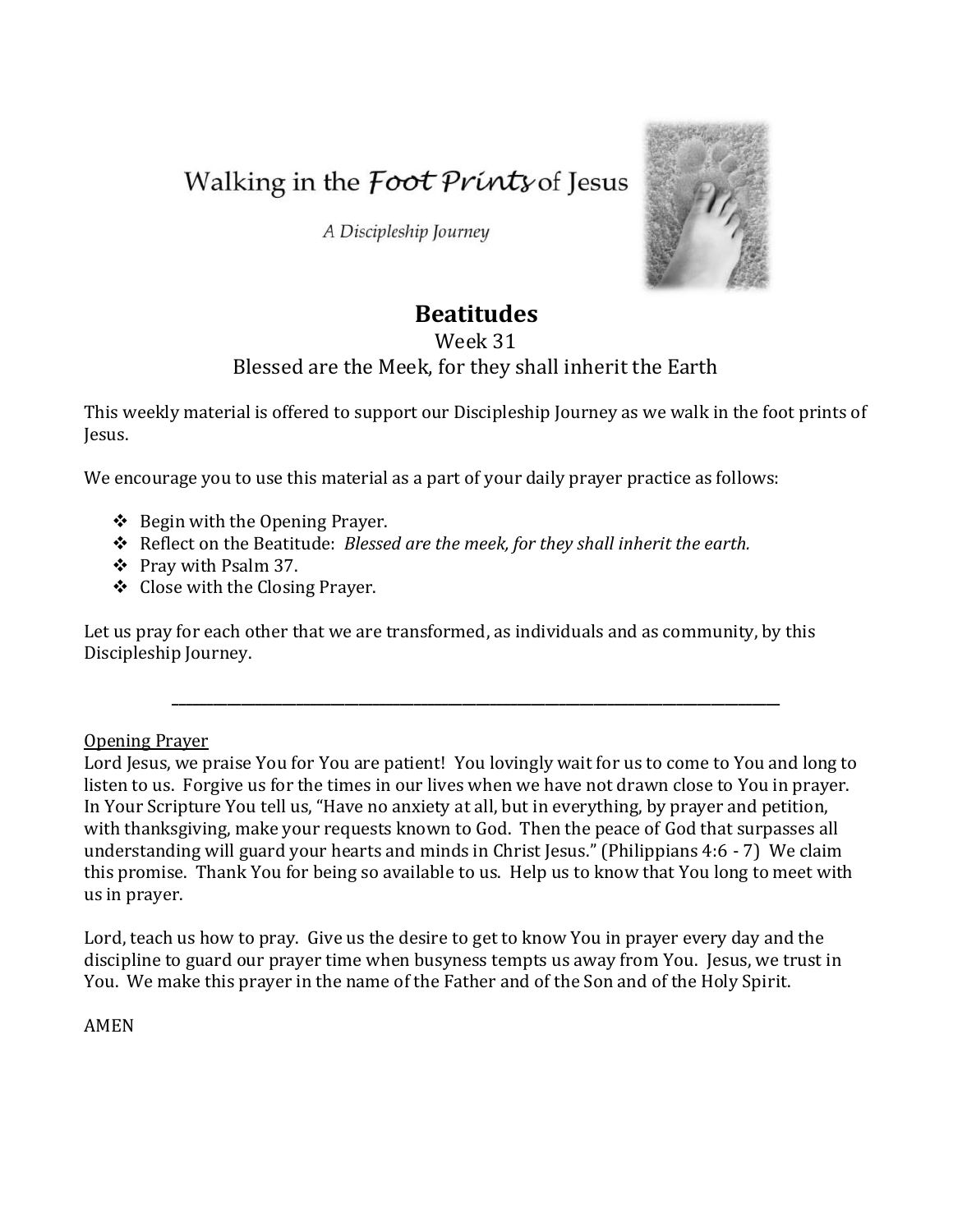#### Reflection:

### *Blessed are the meek, for they shall inherit the earth.*

Of all the beatitudes, this one is probably the least understood. But the nativity story we celebrate each Christmas offers us a wonderful picture of the meaning of this beatitude.

To grasp the meaning of meekness, it might be easiest to look at its opposite. The villain in our Christmas story is King Herod. Knowing the Messiah would come from the House of David, King Herod tried to mold himself to fit the prophetic image of the Messiah: He took the title of King of the Jews, conquered the lands that belonged to Israel under the Davidic monarchy, and rebuilt the Second Temple. He held all the power, possessions, and prestige of his time. Filled with pride and vanity, he used his power to dominate over others and killed anyone who challenged his kingship. Power, possessions, and prestige were his idols.

To contrast Herod with Jesus; one merely has to look at the infant Jesus in the manger to understand meekness:

*[Jesus], being in the very nature of God, did not consider equality with God something to be used to His own advantage; rather, He made himself nothing by taking the very nature of a servant, being made in human likeness."* Philippians 2:6-7

Being "in the very nature of God", Jesus had the right to do whatever He wanted; but, for our sake, He came in human likeness, born as an infant in a manger: exposed, vulnerable, completely dependent on us. *That* is the ultimate in meekness.

Meekness, then, is mildness, gentleness of spirit, humility toward God and toward others. It means putting our trust in God alone. Meekness is the disciple's way of dealing with power, possessions, and prestige; it is having the *right* or the *power* to do something but refraining for the benefit of someone else. It is using possessions or prestige to help others rather than elevate ourselves.

The meek "shall inherit the earth", for they will see God's promises accomplished in their lives. In every situation, the meek put their hope in the Lord, and those who hope for Him shall possess the fullness of peace. Living out of meekness and humility: that is holiness.